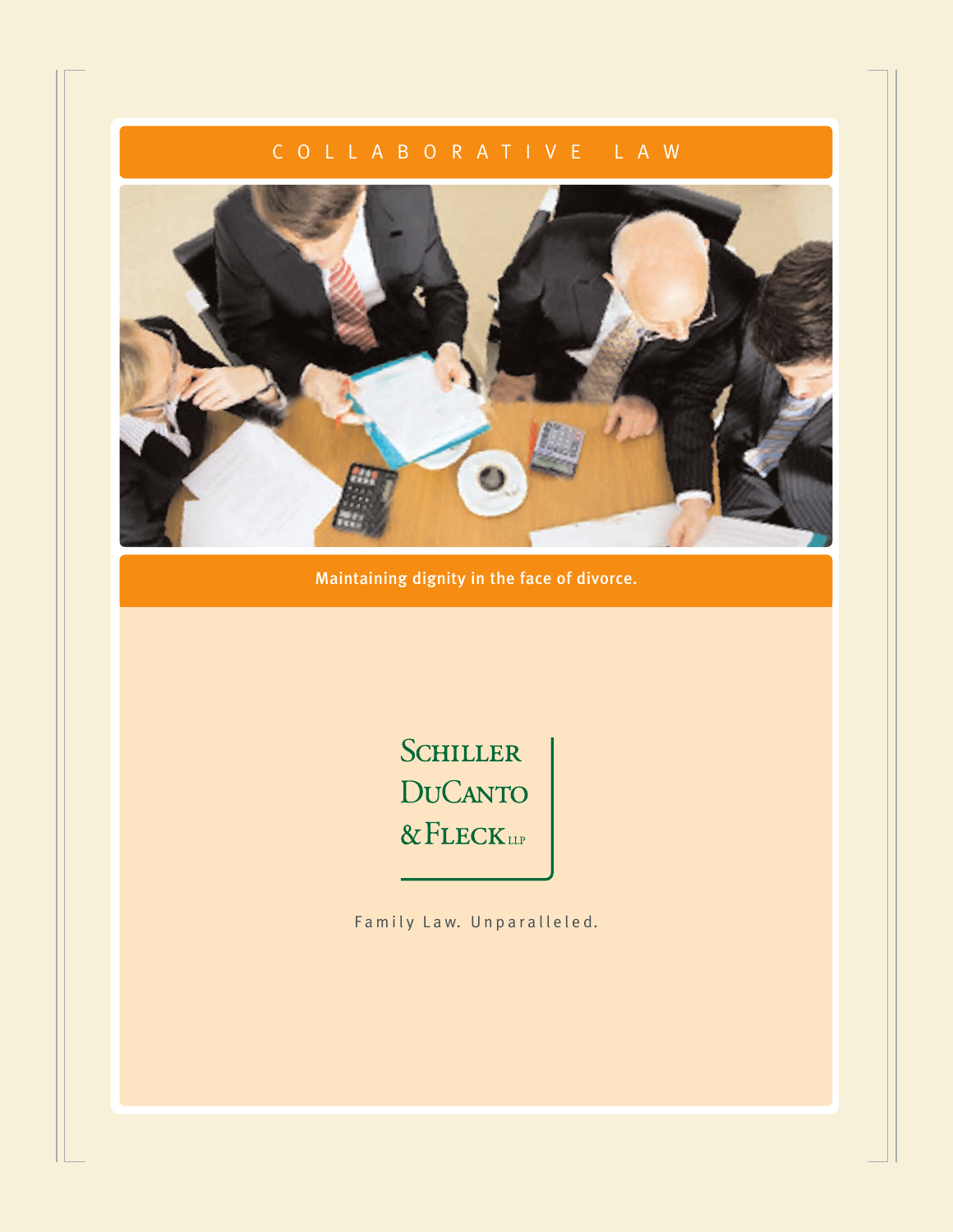Many couples today are asking whether serious marital disputes can be resolved without the time, expense and conflict of litigation. The answer is yes—divorce need not be a battleground. Collaborative law is for those clients who want a

# No single approach to the divorce process is right for everyone.

non-adversarial alternative to traditional divorce litigation.

In traditional divorce litigation, the parties look to the court system and judges to resolve their dispute in a very public forum, each viewing the other as the adversary. This process often results in considerable emotional and financial cost to the entire family.

Collaborative law is a non-adversarial process that views a family in divorce as a family in crisis that has a series of problems to be solved, rather than a series of battles to be fought. The end goal is to meet the legitimate needs of everyone involved in a restructured family.

#### Understanding how collaborative law works

The process starts with both husband and wife retaining unaffiliated collaboratively trained attorneys. They commit, in writing, not to go to court but instead to work together



to help the couple reach agreements beneficial to all. The parties meet privately with their respective lawyers and possibly additional experts, who may include a child specialist,

a neutral financial professional and divorce coaches (licensed mental health professionals). With the focus on problem solving, there is a strong likelihood conflict will be reduced, allowing the couple to

attain a settlement in a respectful manner.

#### Benefiting from the collaborative approach

Preserving dignity, collaborative divorce offers couples another option to resolving disputes. Advantages of collaborative law include:

- Preserves wealth by helping families divide their wealth or business interests without the risk of destroying them. In fact, creative solutions may emerge that will expand these assets for mutual benefit.
- Focuses on the welfare of children, alleviating the potential for future trauma that sometimes lasts for generations.
- Preserves confidentiality; personal and financial information is kept private.
- Places decision-making control directly in the hands of the individuals, rather than a third party or the court.
- Looks to the future, providing both individuals with a constructive process for moving forward with their lives.

Collaborative law is for those clients who want a non-adversarial alternative to traditional divorce litigation.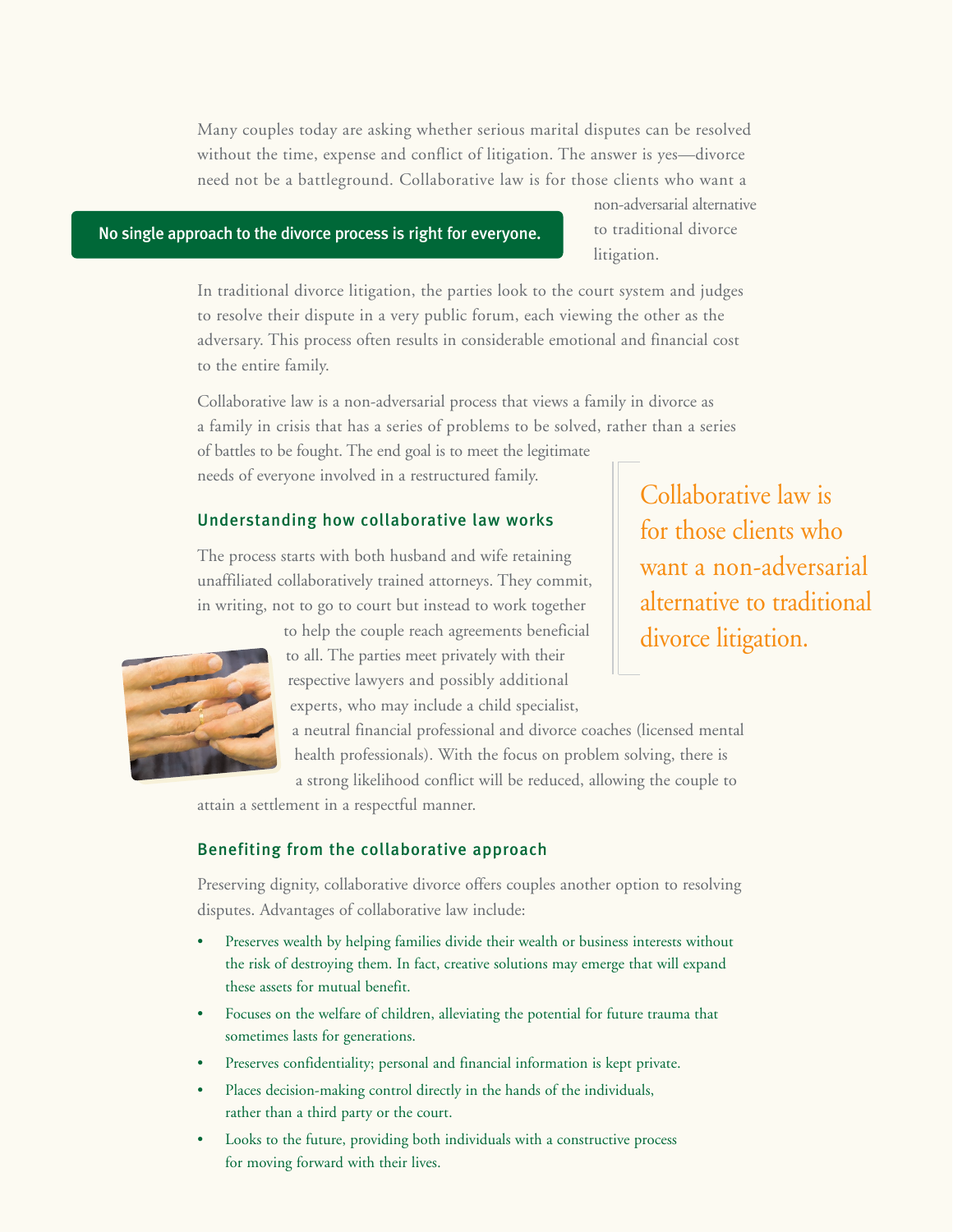### Comparing collaborative law and mediation

Collaborative law is similar to but differs from mediation in some significant respects. In mediation, a neutral third party (the mediator) facilitates the parties' negotiation to help reach a settlement but cannot give legal advice, advocate for either side or represent a client in court to finalize the agreement. In collaborative law, both parties have independent lawyers present during negotiations to provide legal advice in an educational context, thereby empowering the clients to make informed decisions about their lives and their children's lives. When an agreement is reached, the collaborative lawyers will prepare all the papers necessary and will accompany the parties to court to finalize their case.

# Focusing on the highest priorities

The end of a marriage is painful enough. Collaborative law offers spouses a new way to proceed with privacy and respect while taking into account the highest priorities of their entire family. Schiller DuCanto & Fleck LLP has been a leader in embracing collaborative law, providing clients with every available resource and alternative so they can choose the approach that is right for them.



For more information about this practice area, please call 312-641-5560 or visit us online at sdflaw.com.